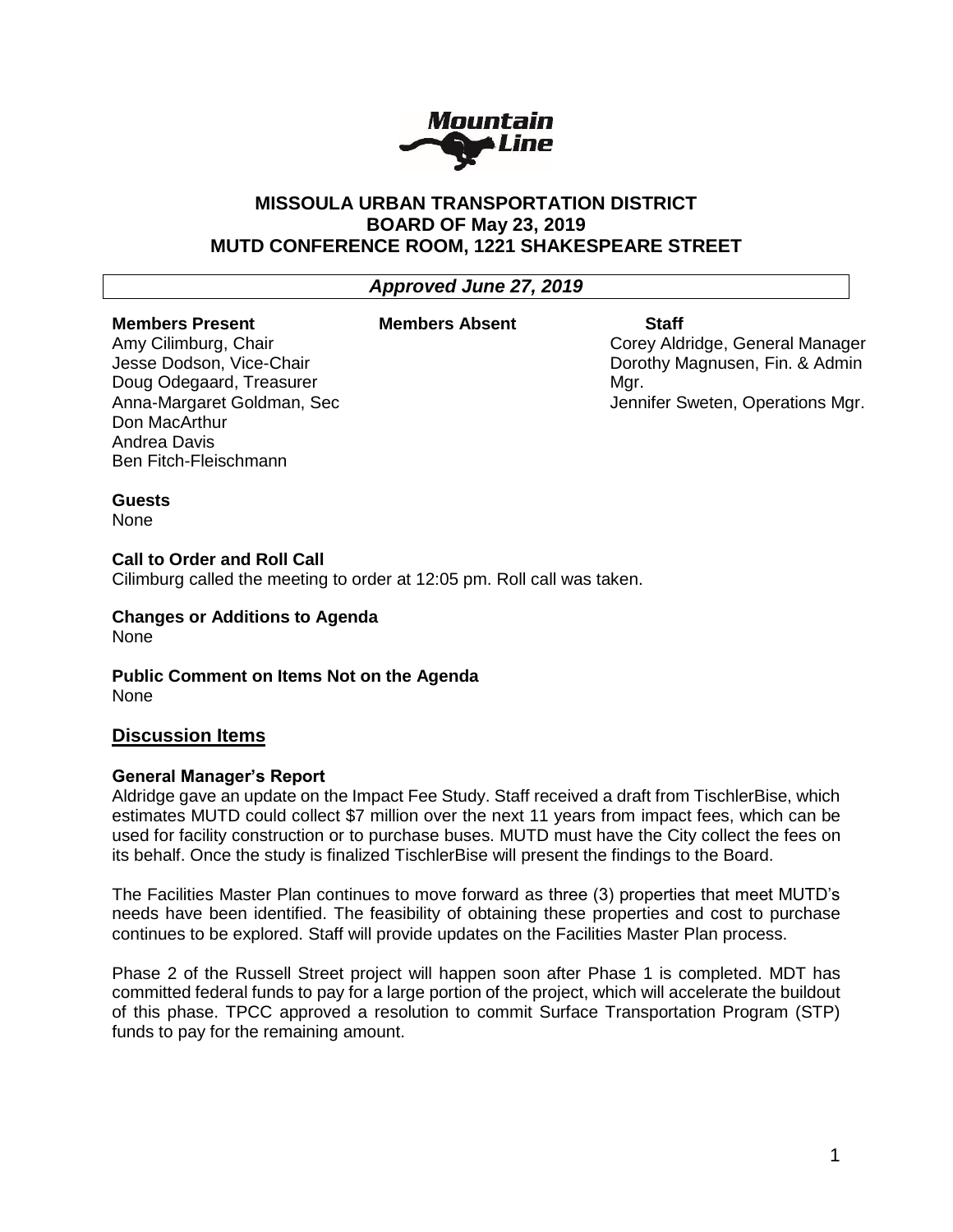Staff continues to work on the bus stop sign design in moving forward with implementing the BSMP, as well as bus stop plans being finalized with the City. The Bus Stop Master Plan will be the topic for the Planning Committee meeting in June.

The General Manager met with Mayor Engen several months ago to discuss the Transportation District boundaries, and the effect annexation into the City has on the Transportation District. Since that time, the City has worked with Staff on creating a policy that brings properties in the Transportation District as they are annexed into the City.

# **Action Items**

## **Minutes of April 25, 2019**

Dodson made a motion to approve the minutes of April 25, 2019, seconded by Odegaard. The motion carried unanimously.

## **April 2019 Financial Statements and Ridership Reports**

Odegaard gave an overview of the April 2019 Financial Statements and Ridership Reports. The reserves are fully funded except for the three (3) month operating reserve of \$1,757,370. This continues to be funded as receivables are collected.

Facilities Capital Project is funded at \$2,400,000, and Fleet Replacement Reserve is funded at \$6,376,453. Phase II Operating Funding is fully funded at \$1,069,065. The net position of \$17,538,710 included Unrestricted of \$1,308,502, which will be allocated to the Operating Reserves once accounts receivable has been collected. April 2019 expenses are 3.14% lower than the budget, with total Operating Revenue tracking closely to budget. Compensation is 2.87% less than budget.

Fixed Route ridership was 4,002 higher in April 2019 compared to April 2018. FY2019 Fixed Route ridership is 807 higher than FY2018. Paratransit provided 1,221 more rides in April 2019 compared to April 2018, with FY2019 ridership being 8,700 higher than FY2018. Senior Van provided 51 more rides in April 2019 compared to April 2018, with FY2019 ridership being 196 lower than FY2018.

Dodson made a motion to receive the April 2019 Financial Statements and Ridership Report, seconded by MacArthur. The motion carried unanimously.

## **FY2020 MUTD Permissive Medical Levy- Public Hearing**

Magnusen explained the Permissive Medical Levy and its purpose in addressing the rise in health insurance costs. This levy is in addition to the property tax mill levy. Cilimburg opened the Public Hearing for the FY2020 MUTD Permissive Medical Levy at 1:06 p.m., closed at 1:07 p.m. No comments were made.

Goldman made a motion to adopt Resolution 19-02 of the FY2020 MUTD Permissive Medical Levy, seconded by MacArthur. The motion carried unanimously.

## **FY2020 Program of Projects- Public Hearing**

Magnusen explained the Program of Projects, a requirement of the Federal Transit Administration to publicize all projects MUTD will work on over the next fiscal year. Operating assistance has an estimated allocation of \$2,040,850 in Section 5307 funds and \$292,000 in CMAQ funds. Capital purchase of two (2) electric buses estimated to cost \$1,382,276 in Section 5339 Funds. Two (2)